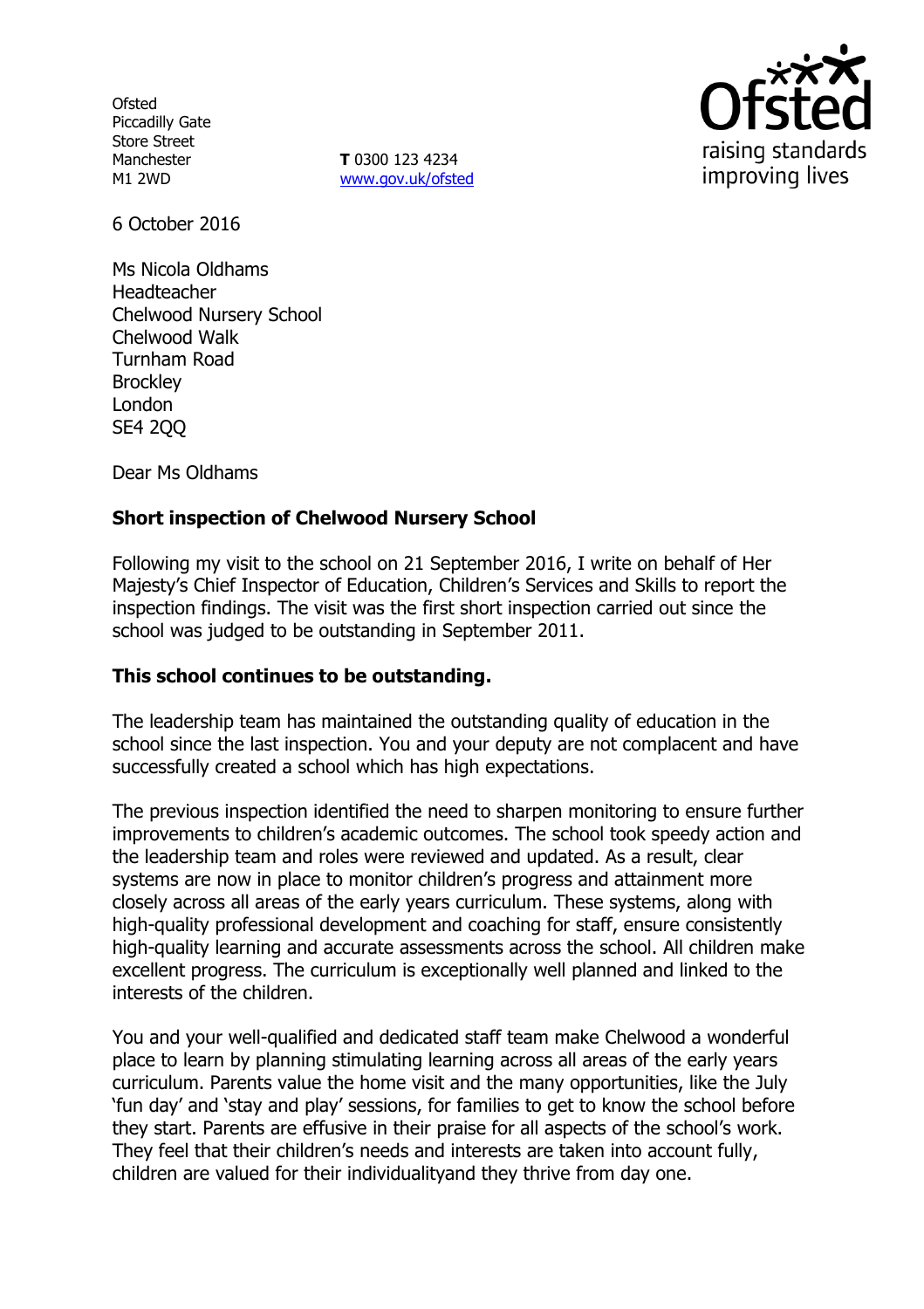

Your ambition has ensured that the school's improvement has been sustained over time. In April 2014 you became a designated national teaching school, building on the success of the learning alliance you formed in 2012, with five other maintained nursery schools and the Department of Educational Studies at Goldsmiths College, University of London. This partnership offers a unique school-based route into early years teaching, and provides training and development to new and experienced school staff and two local authorities.

Chelwood shares its outstanding practice with others. The capacity of all leaders, managers and governors to drive continued improvement at the school is evident. Last year you were seconded to lead the local authority's early years team during a time of transition. You are held in high regard by the local authority which, along with Goldsmiths College, signposts to others Chelwood's excellent early years practice. You are proactive and outward-looking, ensuring the best for the children at your school, while considering the needs of the wider community you serve.

The school identifies those children who may qualify for the early years pupil premium funding. However, you and your governors are also aware of the need to consolidate the existing strong partnerships with parents, by making sure that more parents are aware of this recently introduced funding and its impact. You and your senior leaders accept that they could be doing more to share the impact of this funding through using the school's website. You are aware of the need to ensure that the information about this funding is more widely accessible so that all eligible three- and four-year-olds are swiftly identified.

## **Safeguarding is effective.**

The nursery has a culture where everyone is responsible for protecting the welfare and safety of children. Training and updates throughout the year ensure that children's well-being is central to the school's work. All staff quickly and appropriately report any concerns, which are investigated and kept under review. Full use is made of the available agencies so, when necessary, correct actions are followed through and additional support accessed.

The secure premises and checks on visitors' identity effectively limit the extent to which people can enter the school building or play areas. Leaders have established clear rules regarding the use of mobile phones and cameras. Staff understand the need for clear policies and they understand the range of welfare concerns that may affect children at the school. For example, they have a deep understanding of how important it is to be aware of children's changing emotions. They are aware of the indications of extremism and radicalisation, and of female genital mutilation and abuse. Governors and the leadership team have ensured that all safeguarding arrangements are fit for purpose and records are detailed and of high quality.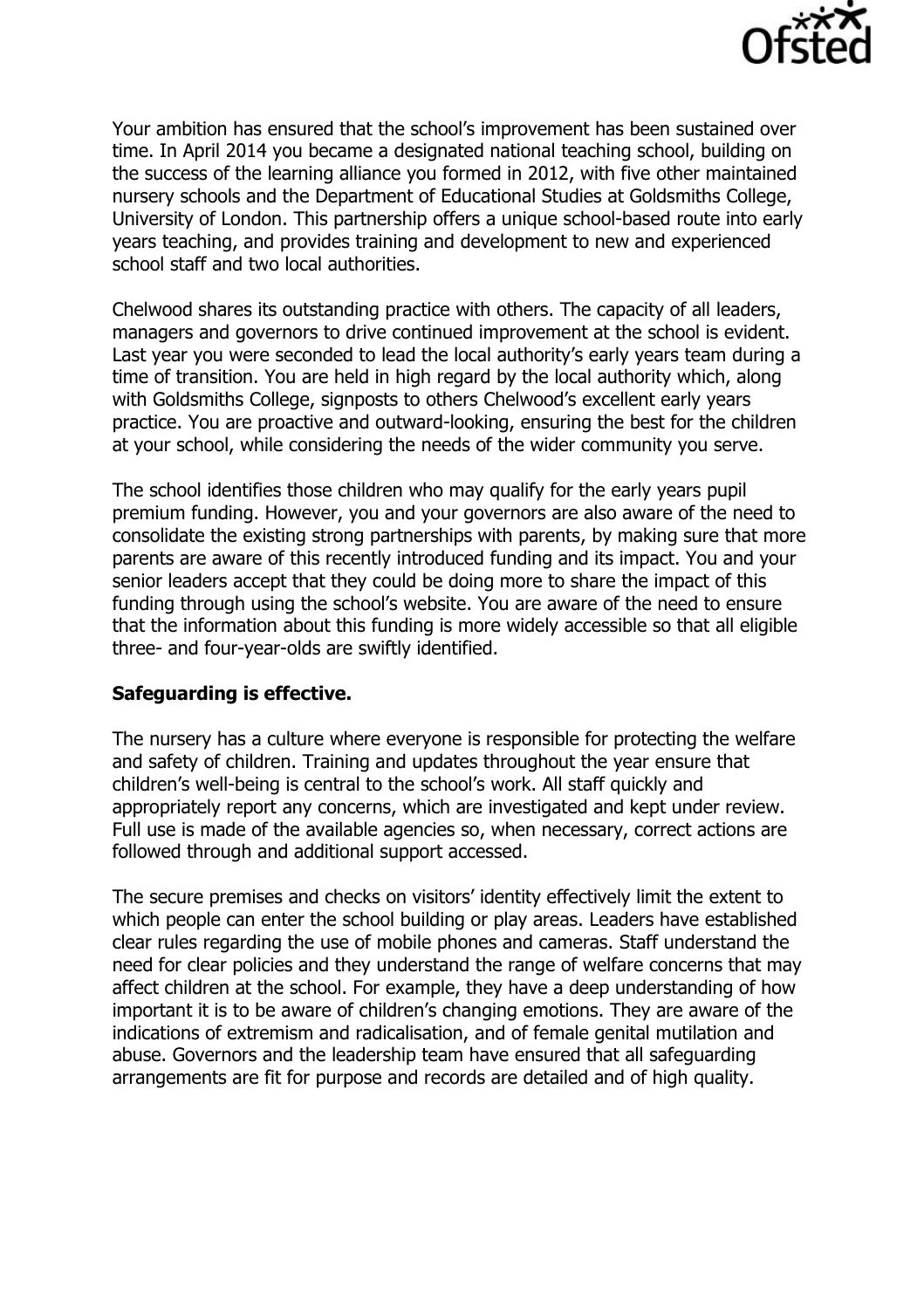

# **Inspection findings**

- You, your senior leadership team and governors rigorously evaluate the work of the school. Leaders' planned improvements are focused sharply on children's learning. Your strong commitment to children's successful progress is communicated clearly by all staff and known to parents. All staff carefully track children's progress. Effective, daily team meetings ensure that they quickly identify when a child's learning falters or accelerates. Your senior leaders check closely and frequently that planned learning moves children on, improving their progress and taking full account of their needs.
- Governors are deeply committed to the school's success. They visit regularly and use their collective skills and expertise well, contributing to the success of the school. They remain objective and suitably ambitious when identifying priorities and when planning for necessary developments. They are acutely aware of the need to ensure ongoing excellence while managing tightening budgets and maintaining financial solvency.
- **From day one, children look forward to seeing their key workers and settle** quickly and happily. This is because of a range of highly effective transition activities that take place before a child starts at the nursery. As one parent explained, everything is familiar so they feel 'at home'. Another parent said, 'It's phenomenal!'
- Care is taken by each key worker to find out from their home visit what captures each of their children's interests. The youngest two-year-old children were seen engaging well with their key workers because the adults had ensured that activities caught their child's attention. For example, one key worker skilfully played alongside their child in a safari den, inviting comparisons between the giraffe they played with at home and the giraffes at school.
- The assessment profiles contain rich evidence because staff knowledgably develop children's curiosity and interests exceptionally well. They track each individual's achievements meticulously, using information of what the child can do to plan future, engaging, learning experiences. Parents value the insightful feedback on their child's learning and the detailed termly reports, which capture their child's views of what they enjoy and have achieved.
- **Professional development and performance management systems support staff** very well. Your deputy head works closely with all staff. Like you, she has a passionate commitment to ensuring that every child receives the personal and academic support they need to help them excel. Her skilful coaching is evident in the excellent early years practice being delivered by staff. The exceptionally wellorganised learning areas, set up daily by staff, guarantee that every available space is used to the best advantage. Classrooms, conservatories, walkways and outdoor areas are inviting and inspire purposeful investigation, creative play and exploration.